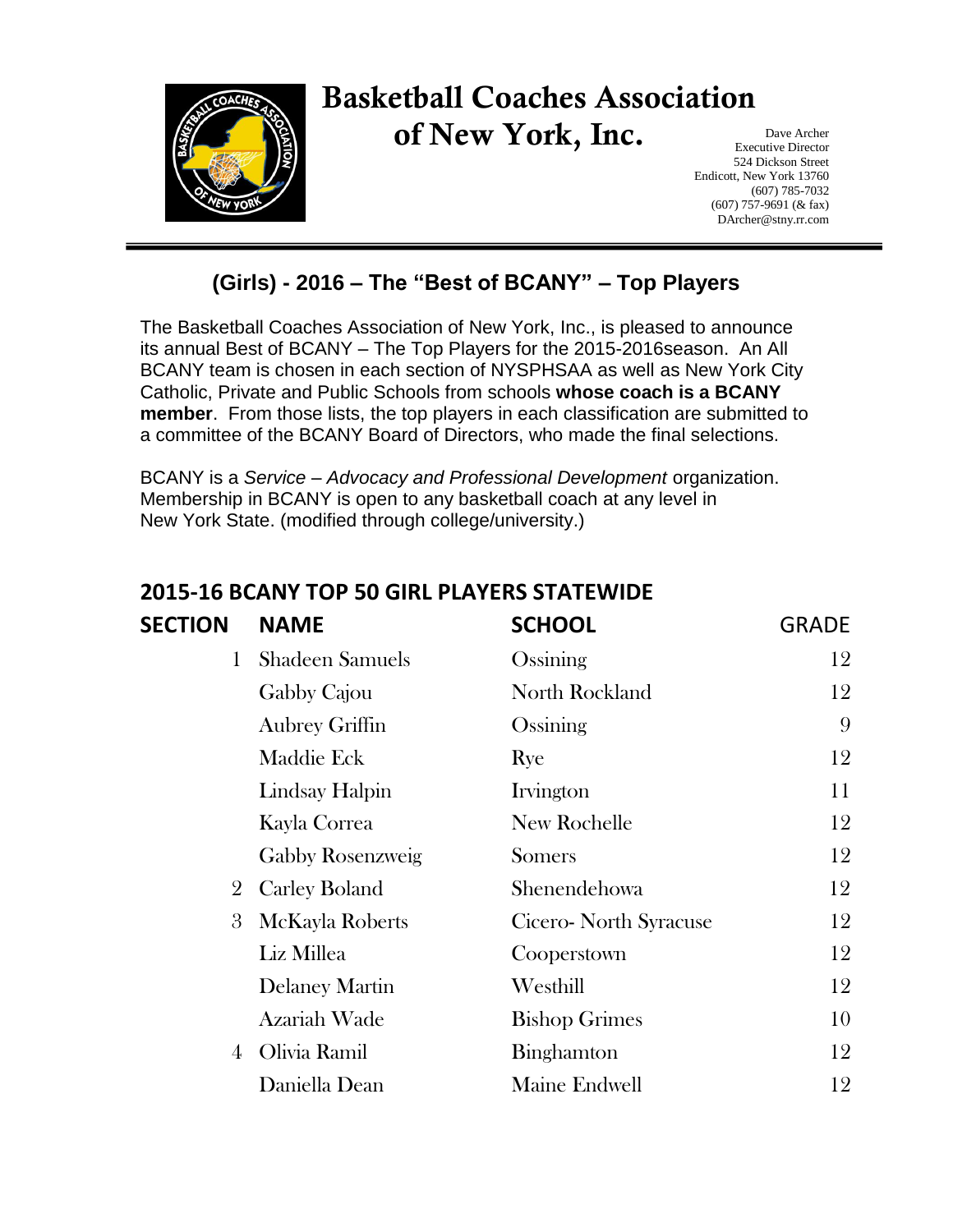|    | Amanda Pike             | <b>Watkins Glen</b>   | 11 |
|----|-------------------------|-----------------------|----|
|    | Lexus Levy              | <b>Seton Catholic</b> | 11 |
|    | <b>Emily Kopp</b>       | Southern Cayuga       | 12 |
|    | Hanna Strawn            | <b>Seton Catholic</b> | 10 |
|    | Zaria Thomas            | Elmira                | 11 |
| 5  | <b>Tiara Filbert</b>    | <b>Batavia</b>        | 12 |
|    | <b>Molly Stewart</b>    | Livonia               | 12 |
|    | <b>Caroline White</b>   | Fairport              | 11 |
|    | Jayla Myles             | Our Lady of Mercy     | 12 |
|    | Rosa Graham             | <b>Bishop Kearney</b> | 12 |
|    | <b>Taylor Corts</b>     | Wayne                 | 12 |
| 8  | Kaela Hilaire           | <b>Floral Park</b>    | 12 |
|    | Melanie Hingher         | Massapequa            | 12 |
|    | <b>Grace Brady</b>      | <b>Glen Cove</b>      | 11 |
|    | Jenna Annecchiarico     | <b>Baldwin</b>        | 10 |
|    | Aziah Hudson            | <b>Baldwin</b>        | 10 |
|    | Gabrielle Zaffiro       | North Shore           | 10 |
| 9  | Jessica Wilkinson       | Red Hook              | 11 |
|    | Kate Cain               | Pine Bush             | 11 |
|    | <b>Willow Duffell</b>   | Monroe Woodbury       | 11 |
|    | <b>Missy Sadler</b>     | Marlboro              | 12 |
|    | Tanisha Edge            | Saugerties            | 12 |
|    | KellyAnn Averill        | Saugerties            | 12 |
|    | <b>Alison Rozzi</b>     | Highland              | 12 |
| 11 | Alexis Fotopolous       | <b>Hampton Bays</b>   | 12 |
|    | <b>Alexis Perdue</b>    | Lindenhurst           | 12 |
|    | Sanne Von Polgeest      | Islip                 | 11 |
|    | Alexa Mattera           | East Islip            | 12 |
|    | <b>Tifany Slicklein</b> | <b>Kings Park</b>     | 11 |
|    | Jackie Dellsanti        | Commack               | 12 |
|    | Mikaya Moore            | Copaigue              | 12 |